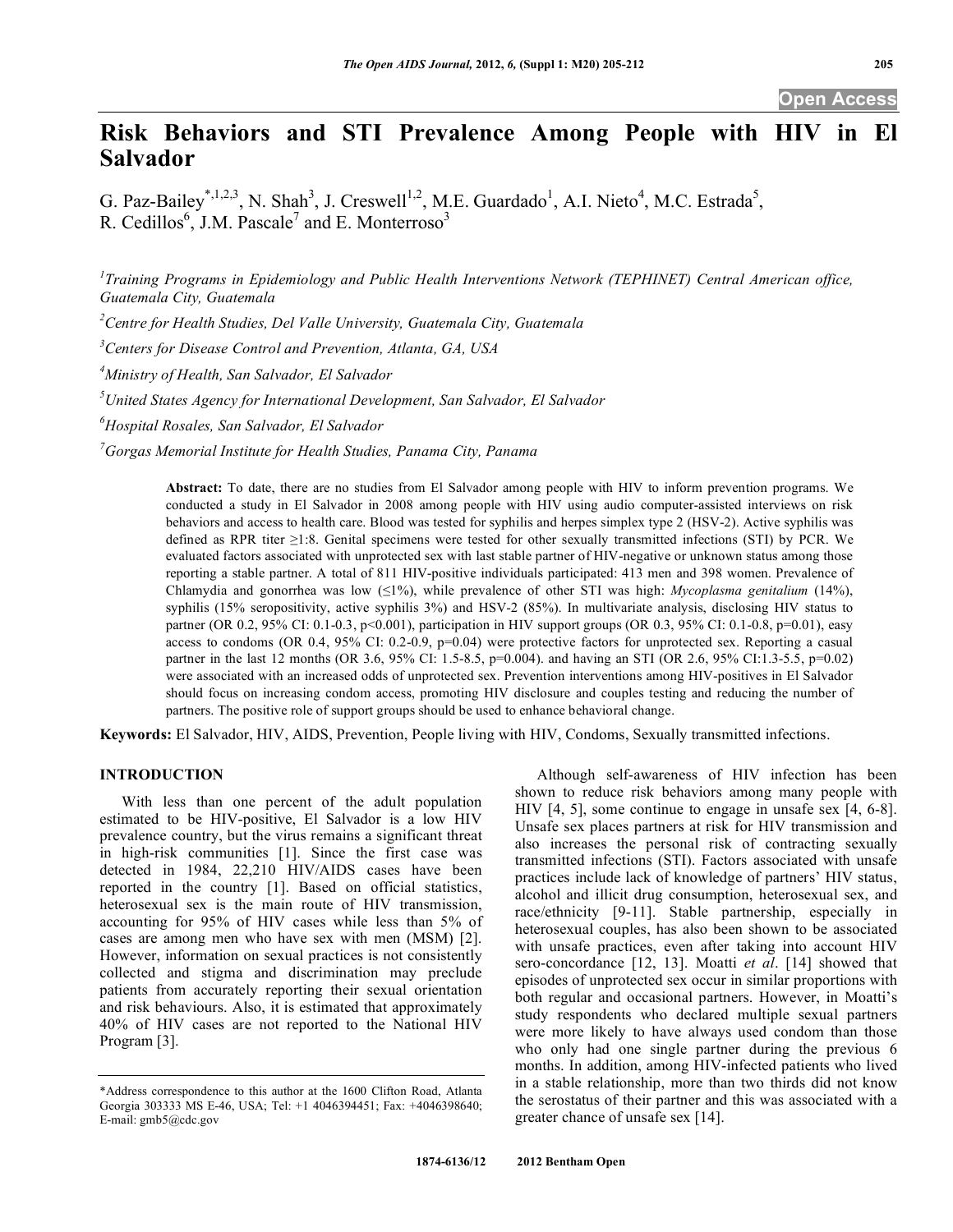Approaches to HIV prevention have typically focused on individuals who are HIV-negative or whose serostatus is unknown [15]. Based on recent findings on the impact of antiretroviral treatment (ART) to prevent HIV transmission [16] broadening treatment access will continue to be a public health priority, which will have the potential to bring more individuals with HIV within the reach of additional health care, support and prevention services. Antiretroviral treatment for prevention will have to be complemented with other successful strategies for prevention with HIV-positives [17]. Prevention strategies for positives will need to be grounded in an understanding of risk behaviors and their context [18]. Currently, little is known about the risk behavior profiles of people with HIV in many areas where ART has recently become available. Information is scarce on risk behaviors among people with HIV outside the context of controlled trials or from regions other than Africa [12, 19] and no studies have been published in Central America.

 ART became available in El Salvador in 2001. By 2010, antiretroviral treatment for HIV has been provided to 5,205 patients in El Salvador in 16 comprehensive HIV treatment centers, equivalent to 64.5% coverage of those eligible for HIV treatment [20]. We present results from the first behavioral survey of people with HIV in El Salvador recruited from comprehensive HIV treatment centers. The main purposes of this study were to: 1) describe the population of sexually active HIV-positive men and women in El Salvador, and 2) assess factors associated with unprotected sex with stable and casual partners.

#### **METHODS**

#### **Study Population and Enrollment**

 Participants were men and women with HIV infection recruited between March and September of 2008 using consecutive sampling from the HIV clinics at the country's two major public hospitals-- Rosales and Zacamil in San Salvador. Participants were also recruited from HIV peer support groups at these and six other public hospitals providing ART in El Salvador's most populated cities: San Salvador, Santa Ana and San Miguel; and referred to the study sites in Rosales and Zacamil Hospitals for enrolment. According to Ministry of Health data, these public hospitals account for 80% of patients on ART in the country [20]. Individuals with a previous diagnosis of HIV aged 18 years or older who reported having anal or vaginal sex in the past 12 months and who were willing and able to provide written informed consent were eligible to enroll in the study. No additional biological testing was done to confirm HIV infection. Screening to establish eligibility and avoid repeat respondents was performed by the treatment physician and the study coordinator.

 Participants were asked to complete a behavioral questionnaire and/or provide specimens for STI testing. Interviews were conducted by peer outreach workers from HIV prevention organizations, who were trained on study procedures, consent administration, interviewing techniques, interview instruments and confidentiality. Study questionnaires were based on standardized survey instruments [21]. They included face-to-face interviews for the non-sensitive sections of the questionnaire and audio

computer-assisted self interviews (ACASI) for the more sensitive sections. Prior to the start of the interview participants were trained with a series of mock questions on how to use ACASI. All interviews were conducted in a private setting. Interviews elicited information on demographics; substance abuse; sexual behavior in the past 12 months including heterosexual and homosexual contacts with stable, casual, and commercial partners, condom use; HIV diagnosis; services received as part of HIV monitoring and treatment; CD4 counts, antiretroviral therapy and problems with adherence; HIV knowledge and perceived HIV-related stigma and discrimination. We collected additional information on the last casual and stable partner on: consistent condom use in the last 12 months, condom use at last sex, condom use during the last 10 sexual vaginal or anal intercourses, disclosure of HIV status to partner, discussion of STI and HIV issues with partners in the last 12 months and HIV status of partner.

 A sample size of 400 men and 400 women was calculated based on feasibility of recruitment, ability to detect differences between the current and follow-up surveys among all participants and by sex, given 80% power and a level of significance of 5%. With 400 participants and a design effect of two, differences of 10% or greater can be detected between the current and follow-up survey, assuming, conservatively, a dichotomous indicator with a baseline level of 50%. This sample size allows us to estimate a 50% prevalence of consistent condom use with stable partners with 95% confidence intervals (CI) 45-55.

#### **Clinical and Laboratory Procedures**

 Following the interviews, participants were offered STI counseling, a physical exam to evaluate for signs and symptoms of STI, and a pelvic exam. Vaginal swab samples (female participants), urine (male) and blood samples were collected by trained staff. Urine and vaginal samples were screened using a multiplex real time polymerase chain reaction (PCR) for bacterial STI, including *Chlamydia trachomatis*, *Neisseria gonorrhoea*, *Trichomonas vaginalis*, and *Mycoplasma genitalium*. Blood samples were tested for syphilis, based on reactive rapid plasma regain (RPR) and positive Treponema particle-agglutination assay (TPPA), and for herpes simplex virus type 2 (HSV-2), with HerpeSelect<sup>®</sup> (Focus Technologies, Cypress, CA). Participants received and STI test results card and were told to return in four weeks for results. STI test results and free treatment for participants with STI symptoms or laboratory-diagnosed infection were provided through public facilities linked with the study.

 Syphilis and HSV-2 serologies were done at the National Reference Laboratory in San Salvador, El Salvador. Quality control and PCR testing was done at the Gorgas Memorial Institute in Panama City, Panama. Quality control for PCR was provided by the Centers for Disease Control Laboratory in Atlanta, USA.

 The ethical review board of Rosales National Hospital (RNH) in San Salvador approved the study protocol. The Centers for Disease Control and Prevention-Global AIDS Program Associate Director for Science reviewed and approved the protocol.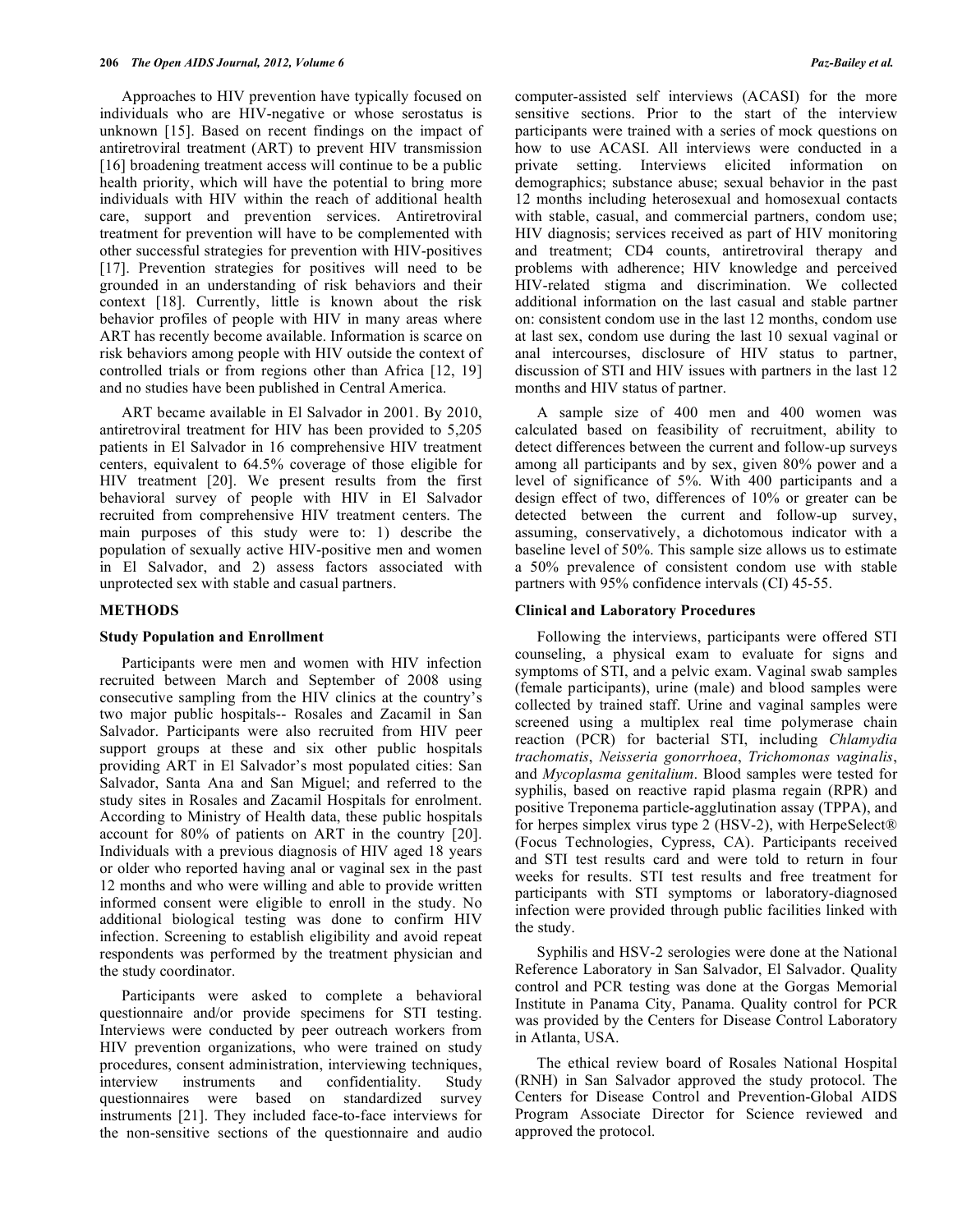#### **Measures**

 A stable partner was defined as someone the participant has known for more than two months, with who he/she has an emotional bond with and with whom he/she has regular sex, such as boyfriend, spouse, significant other, or life partner. A casual partner referred to a partner with whom the respondent was not living or married to, only had sex with occasionally and did not exchange money for sex. Commercial partners were those who were given money or gifts in exchange for sex. Active syphilis was defined as an RPR titer  $\geq 1:8$  and a reactive TPPA result. To assess knowledge on HIV transmission the Joint United Nations Program on HIV/AIDS (UNAIDS) indicator was used [22], that included the following questions: 1. Can having sex with only one faithful, uninfected partner reduce the risk of HIV transmission? 2. Can using condoms reduce the risk of HIV transmission? 3. Can a healthy-looking person have HIV? 4. Can a person get HIV from mosquito bites? 5. Can a person get HIV by sharing a meal with someone who is infected? Having correct knowledge was defined as providing the correct answer to all five questions among respondents who gave answers. To assess if patients had unprotected sex in the last 12 months we considered variables on consistent condom use, condom use during last sexual encounter and condom use during the last 10 sexual acts for stable and casual partners separately. Unprotected sex was defined as not using condoms during last sex or less than 100% of times. The main outcomes evaluated for the study were: 1) Unprotected sex with last stable partner of HIV-negative or unknown status; 2) Unprotected sex with last casual partner. Knowledge of HIV status of casual partners was rare and evaluating unprotected sex with last casual partner of HIVnegative or unknown status provided similar results to the second outcome presented.

## **Data Analysis**

 Descriptive analysis was stratified by sex. Chi-square tests were used to test the overall difference between patient groups for categorical variables when expected cell counts were five or more, and the Fisher´s exact test otherwise. Ttests were used to test differences in continuous variables when normally distributed, and the Wilcoxon Rank Sum test otherwise.

 Logistic regression models were developed to evaluate the outcomes described above. Variables with p-values of 0.10 or less in bivariate analysis were included in the models. A variable was retained in each model if the p-value obtained from a likelihood ratio test was less than 0.05. The final models were adjusted for sex and study site. Associations are reported as odds ratios (OR) with 2-sided pvalues and 95% confidence intervals (CI). Likelihood-ratio tests were used to compare alternate model specifications. Statistical analyses were performed using SAS version 9.1 (SAS Institute, Cary, North Carolina, USA).

# **RESULTS**

 Of 1,185 people invited to participate in the study 52 were not eligible (4%) and 322 (27%) declined to participate. Reasons for declining to participate included not having the time (179, 56%), not interested in the study (99, 31%) and other (44, 14%). The reasons for non-eligibility included not

having had sex in the last year (n=27), being under age (n=20) and having had participated in the study previously (n=5). A total of 811 HIV-positive individuals were enrolled in the study, 413 men and 398 women. Of these, 59% were from Hospital Rosales, 21% from Hospital Zacamil and 20% from support groups from six other hospitals treating HIV patients. The median age was 35 years (Inter-quartile range [IQR]: 29-43). Most participants had little formal education (45%) and 78% had a monthly income of less than \$180 a month (the minimum monthly wage in El Salvador) (Table **1**).

 Having ever been forced into sex during their lifetime was reported by 12% of men and 30% of women ( $p=0.001$ ), and in the last month by 2% and 5% respectively (p=0.32). Most participants reported a stable partner (55% of men and 75% of women, p<0.001) and for both men and women half reported their stable partner was HIV-positive. Only 10% of men and 13% of women did not know the HIV status of their stable partner. A high proportion (85%) of participants discussed HIV and STI issues with their stable partners, showing that there was some communication with partners on HIV-related matters. A casual partner in the last 12 months was reported by 44% of men and 23% of women (p<0.001). A total of 131 men (32%) reported having had sex with a male partner (MSM) in the last 12 months. Of these, 31 (24%) also reported a female partner. During the last 12 months, selling sex was reported by 5% of men and  $3\%$  of women (p=0.32) and buying sex by 12% and 0.5%, respectively  $(p<0.001)$ . Few reported drug use and 9% reported alcohol use in the last 30 days.

#### **Condom Use and Condom Access**

 There were no major differences in condom use by sex or by type of partner. Overall, consistent condom use was 68% for stable partners, 65% with casual partners and 63% with sex workers. Unprotected sex with the last stable partner was not different with HIV-positive stable partners (23%) and partners of HIV-negative or unknown status (21%, p=0.58). Similarly, with the last casual partner unprotected sex was 26% with known HIV-positive and 31% with casual partners of HIV-negative or unknown status (p=0.58).

 In terms of condom access, 85% reported that it was easy to obtain a condom. The most commonly reported places to obtain condoms were pharmacies (72%) and public hospitals or clinics (43%). Among the reasons for using condoms 92% reported to prevent HIV and STI, only 4% reported they used condom to prevent pregnancies.

## **Services and HIV care**

 Of participants, 25% had a recent HIV diagnosis (12 months or less) and 71% were receiving ART. Overall, 87% (706) had a CD4 count done in the last 12 months. Of 358 who knew their CD4 count result the mean CD4 count was 408 cells/mm<sup>3</sup> (95% CI: 385-432), and was not different for men (374 cells/mm<sup>3</sup>, 95% CI: 354-415) and women (413 cells/mm3 , 95% CI: 399-474) (p=0.10).

## **STI Prevalence**

 Overall, 85% were sero-positive for HSV-2, 0.3% had gonorrhea and 1% chlamydial infection. Syphilis seroprevalence was 21% among men and 10% among women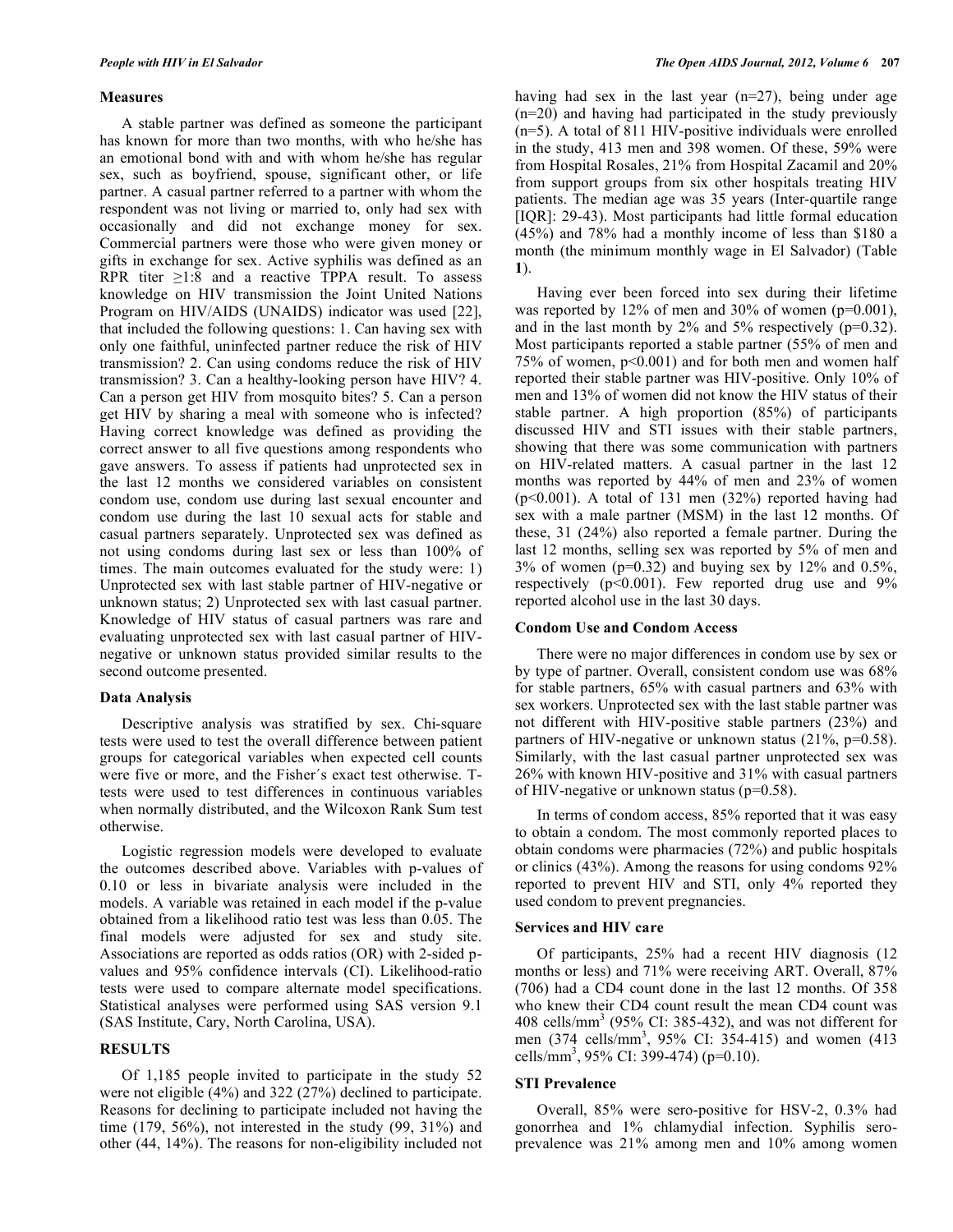## **Table 1. Description of the Study Population, HIV-Positive Men and Women, El Salvador, 2008**

| <b>Variables</b>                                                           | Total N=811 |             |               | <b>Men N=413</b> |     |               | Women N=398              |                          |                          |
|----------------------------------------------------------------------------|-------------|-------------|---------------|------------------|-----|---------------|--------------------------|--------------------------|--------------------------|
| <b>Demographics</b>                                                        |             | $\mathbf n$ | $\frac{0}{0}$ | N                | n   | $\frac{0}{0}$ | N                        | $\mathbf n$              | $\frac{0}{0}$            |
| Median age years (Interquartile range) <sup>*</sup>                        | 811         | 35          | 29-43         | 413              | 36  | 29-44         | 398                      | 34                       | 28-41                    |
| Education <sup>*</sup>                                                     | 803         |             |               | 409              |     |               | 394                      |                          |                          |
| None/primary                                                               |             | 364         | 45.3          |                  | 136 | 33.3          |                          | 228                      | 57.9                     |
| Secondary                                                                  |             | 383         | 47.7          |                  | 225 | 55.0          |                          | 158                      | 40.1                     |
| Some university                                                            |             | 56          | 7.0           |                  | 48  | 11.7          |                          | 8                        | 2.0                      |
| Income <sup>*</sup>                                                        | 806         |             |               | 410              |     |               | 396                      |                          |                          |
| $\leq$ \$180 US dollars                                                    |             | 631         | 78.3          |                  | 294 | 71.7          |                          | 337                      | 85.1                     |
| $> $181$ US dollars                                                        |             | 175         | 21.7          |                  | 116 | 28.3          |                          | 59                       | 14.9                     |
| Sexual self-identity                                                       |             |             |               |                  |     |               |                          |                          |                          |
| Heterosexual                                                               | 406         | 282         | 69.5          | 406              | 282 | 69.5          | Ξ.                       | Щ,                       | $\overline{\phantom{a}}$ |
| Bisexual                                                                   |             | 52          | 12.8          |                  | 52  | 12.8          | --                       | $- -$                    | $\overline{\phantom{a}}$ |
| Gay                                                                        |             | 64          | 15.8          |                  | 64  | 15.8          | $\overline{\phantom{a}}$ | $\overline{\phantom{a}}$ | $\overline{\phantom{a}}$ |
| Other                                                                      |             | 8           | 2.0           |                  | 8   | 2.0           |                          |                          |                          |
| <b>Behaviors</b>                                                           |             |             |               |                  |     |               |                          |                          |                          |
| Has stable partner <sup>*</sup>                                            | 804         | 518         | 64.4          | 408              | 223 | 54.7          | 396                      | 295                      | 74.5                     |
| HIV-positive stable partner                                                | 516         | 261         | 50.6          | 223              | 115 | 51.6          | 293                      | 146                      | 49.8                     |
| Disclosed HIV status to stable partner <sup>®</sup>                        | 506         | 408         | 80.6          | 217              | 164 | 40.2          | 289                      | 244                      | 59.8                     |
| Casual partners in the last 12 months <sup>*</sup>                         | 800         | 270         | 33.8          | 407              | 178 | 43.7          | 393                      | 92                       | 23.4                     |
| Same sex partner in the last 12 months*                                    | 811         | 132         | 16.3          | 413              | 131 | 31.7          | 398                      | 1                        | 0.3                      |
| Sold sex in the last 12 months                                             | 805         | 32          | 4.0           | 408              | 19  | 4.7           | 397                      | 13                       | 3.3                      |
| Bought sex in the last 12 months <sup>*</sup>                              | 806         | 49          | 6.1           | 409              | 47  | 11.5          | 397                      | $\overline{c}$           | 0.5                      |
| Drug use during lifetime*                                                  | 807         | 65          | 8.1           | 410              | 53  | 12.9          | 397                      | 12                       | 3.0                      |
| Drug use in the last 12 months <sup>*</sup>                                | 807         | 30          | 3.7           | 410              | 26  | 6.3           | 397                      | $\overline{4}$           | 1.0                      |
| Alcohol use last 30 days <sup>*</sup>                                      | 808         | 76          | 9.4           | 411              | 56  | 13.6          | 397                      | 20                       | 5.0                      |
| Consistent condom use in the last 12 months                                |             |             |               |                  |     |               |                          |                          |                          |
| With stable partner                                                        | 573         | 390         | 68.1          | 259              | 179 | 69.1          | 314                      | 211                      | 67.2                     |
| With casual partner                                                        | 270         | 175         | 64.8          | 178              | 120 | 67.4          | 92                       | 55                       | 59.8                     |
| With sex workers                                                           | 48          | 30          | 62.5          | 46               | 28  | 60.8          | $\overline{c}$           | $\overline{2}$           | 100.0                    |
| Unprotected sex with last stable partner of HIV-negative or unknown status | 518         | 64          | 12.3          | 223              | 26  | 11.7          | 295                      | 38                       | 12.9                     |
| Unprotected sex with last casual partner                                   | 270         | 77          | 28.5          | 178              | 45  | 25.3          | 92                       | 32                       | 34.8                     |
| Services and HIV care                                                      |             |             |               |                  |     |               |                          |                          |                          |
| Easy condom access                                                         | 797         | 674         | 84.6          | 408              | 359 | 88.0          | 389                      | 315                      | 81.0                     |
| Time since HIV diagnosis of $\leq 12$ months                               | 815         | 200         | 24.5          | 415              | 108 | 26.0          | 400                      | 92                       | 23.0                     |
| On ART                                                                     | 781         | 551         | 70.6          | 398              | 273 | 68.6          | 383                      | 278                      | 72.6                     |
| HIV knowledge                                                              | 815         | 464         | 56.9          | 415              | 231 | 55.7          | 400                      | 233                      | 58.3                     |
| Participated in HIV support groups*                                        | 806         | 279         | 34.6          | 412              | 109 | 26.5          | 394                      | 170                      | 43.2                     |

Note: STI=sexually transmitted infection, ART=antiretroviral treatment.<br>\* P value<0.05 for differences between men and women.

(p<0.001), and active syphilis was 6% and 0.5% respectively (p<0.001). Active syphilis was higher among MSM (10%) than heterosexual men (3%) (p<0.001). *Mycoplasma genitalium* was higher among women (20%) than men (9%)

(p<0.001), as was trichomoniasis at 9% and 0.3%, respectively (p<0.001) (Table **2**).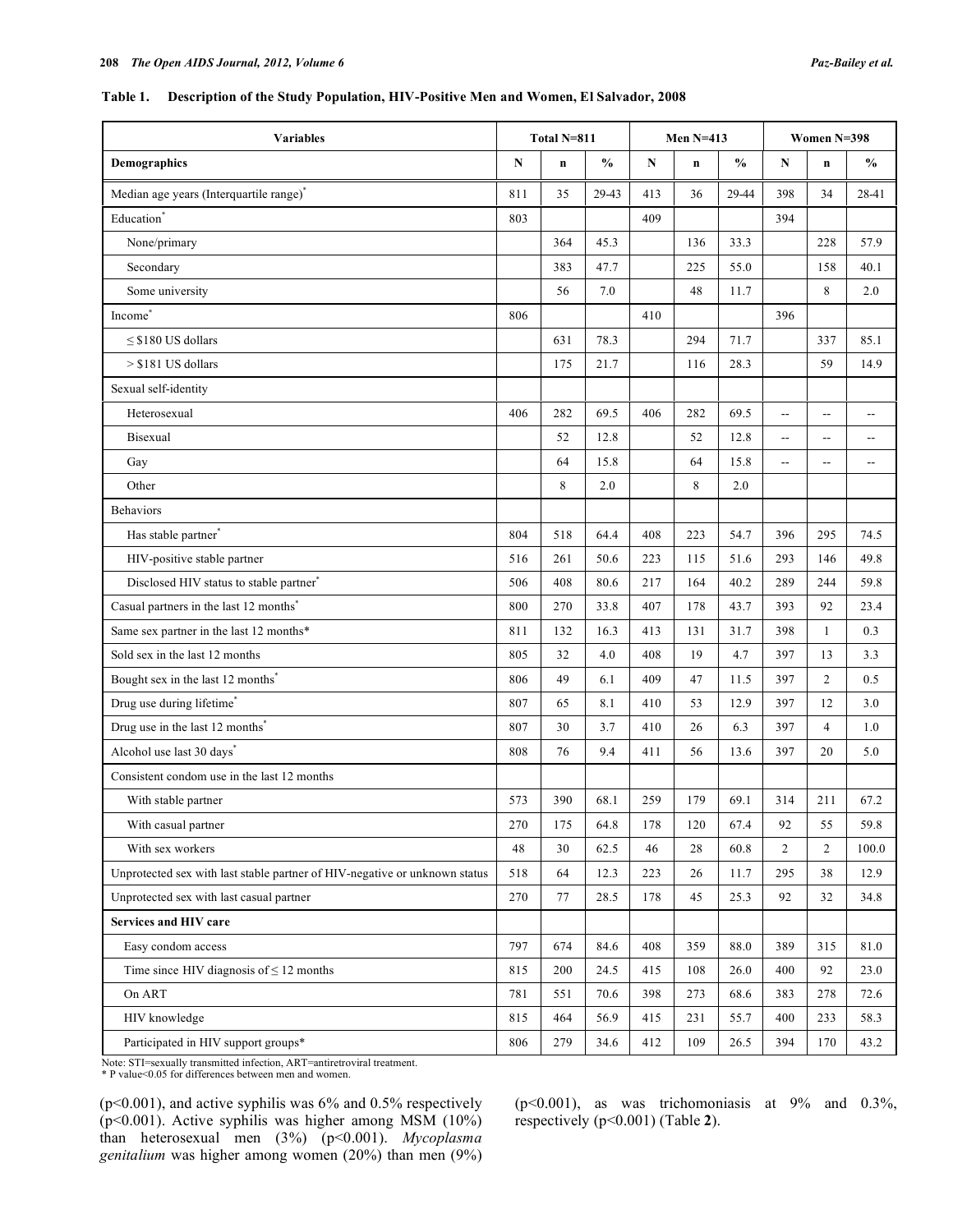| <b>STI</b>                                           | Total N=760 |             |               |     | Men $N=381$ |               | Women $N=379$ |     |               |  |
|------------------------------------------------------|-------------|-------------|---------------|-----|-------------|---------------|---------------|-----|---------------|--|
|                                                      | N           | $\mathbf n$ | $\frac{0}{0}$ | N   | $\mathbf n$ | $\frac{0}{0}$ | N             | N   | $\frac{0}{0}$ |  |
| Herpes simplex type-2 <sup>*</sup>                   | 760         | 642         | 84.5          | 381 | 309         | 81.1          | 379           | 333 | 87.9          |  |
| Syphilis*                                            | 760         | 116         | 15.3          | 381 | 78          | 20.5          | 379           | 38  | 10.0          |  |
| Active syphilis (TPPA + RPR $\geq$ 1:8) <sup>*</sup> | 760         | 23          | 3.0           | 381 | 21          | 5.5           | 379           | 2   | 0.5           |  |
| Bacterial vaginosis                                  | 370         | 93          | 25.1          | NA  | NA          | NA            | 370           | 93  | 25.1          |  |
| Chlamydia trachomatis*                               | 745         | 9           | 1.2           | 361 | $\theta$    | $\theta$      | 379           | 9   | 2.3           |  |
| Neisseria gonorhoeae                                 | 745         | 2           | 0.3           | 361 | $\theta$    | $\theta$      | 383           | 2   | 0.5           |  |
| Mycoplasma genitalium*                               | 744         | 107         | 14.4          | 361 | 32          | 8.9           | 382           | 75  | 19.6          |  |
| Trichomonas vaginalis <sup>*</sup>                   | 745         | 37          | 5.0           | 361 |             | 0.3           | 383           | 36  | 9.4           |  |

**Table 2. STI Prevalence Among HIV-Positive Men and Women, El Salvador, 2008** 

Note: RPR=reactive rapid plasma reagin; TPPA=Treponema particle-agglutination assay.

\* P value<0.05 for differences between men and women.

## **Variables Associated with Unprotected Sex in Multivariate Analysis**

 We evaluated variables associated with unprotected sex with the last stable partner of HIV-negative or unknown status and with the last casual partner.

## **Unprotected Sex with Last Stable Partner of HIV-Negative or Unknown Status**

 Disclosing HIV status to their partner (OR 0.2, 95% CI: 0.1-0.3, p<0.001), participating in HIV support groups (OR 0.3, 95% CI: 0.1-0.8, p=0.01), easy condoms access (OR 0.4, 95% CI: 0.2-0.9, p=0.04) were associated with a decreased odds of unprotected sex with a stable partner of HIVnegative or unknown status. Reporting a casual partner in the last 12 months (OR 3.6, 95% CI: 1.5-8.5, p=0.004), and having an STI (OR 2.6, 95% CI: 1.3-5.5, p=0.02) were associated with an increased odds of unprotected sex (Table **3**).

# **Unprotected Sex with Last Casual Partner**

 Participants with higher education (OR 0.3, 95% CI: 0.2- 0.6, p=0.001), with an HIV diagnosis of more than 12 months (OR 0.4, 95% CI: 0.2-0.7, p=0.003), and with easy access to condoms (OR 0.4, 95% CI: 0.2-0.9, p=0.03), had decreased odds of unprotected sex with the last casual partner. Having an HIV-positive casual partner was not associated with unprotected sex (OR 0.8, 95% CI: 0.4-1.7, p=0.58).

# **DISCUSSION**

 This is the first study among HIV-infected people in El Salvador to evaluate HIV risk behaviors and STI prevalence. The study demonstrated that it was feasible to recruit large numbers of HIV patients, collect biological specimens, and to administer interviews through ACASI despite low educational levels. Importantly, we found a high prevalence of some STI such as HSV-2, syphilis, and *Mycoplasma genitalium,* while condom use was equally low with stable and casual partners*.* Surveillance strategies are needed to periodically collect information from HIV-positive individuals; these data are essential to monitor trends in

behaviors and assess coverage of ART and other interventions.

 Women were different to men in many aspects. They had less formal education, lower income and higher reports of sexual abuse and discrimination. Although they were less likely to report risk behaviors such as drug use, casual sex, and more likely to disclose their HIV status to their partners, they had similar reports of low condom use compared to men.

 Men, and in particular MSM in this study, had a high prevalence of syphilis and active syphilis. Since 1998, outbreaks of syphilis among MSM have been documented in several countries [23-27]. In these outbreaks about 50% to 60% of MSM with early syphilis are HIV infected [28-33]. High syphilis and HIV co-infection rates within sexual networks may enhance the spread of both sexually transmitted infections [25, 34, 35]. Importantly, one third of men reported a male partner in the last year. Based on official statistics only 5% of HIV cases in the country are considered MSM [2]. Efforts should be made to improve the collection of risk behaviors in routine surveillance through training of providers and health workers on correct reporting, and implementing interventions to reduce stigma and discrimination. Accurate surveillance information is key to improve evidence based allocation of resources for prevention, especially in the context of El Salvador were prevention for most at risk populations is underfunded [36- 38].

 Access to condoms was an important factor associated with unprotected sex with both stable and casual partners. A few private initiatives in El Salvador have been implemented to increase condom access for female sex workers and MSM [39]; but more needs to be done through the public health system to guarantee condom access to HIV-positives already in care at the main public hospitals in the country. Structurallevel interventions have been shown to be efficacious in other settings in increasing condom use, increasing condom acquisition or condom carrying among a wide range of populations [40], and should be evaluated for El Salvador.

 As in previous studies we found that individuals who disclosed their HIV status to their partners were more likely to practice safe sex [41-43]. Couples testing and counseling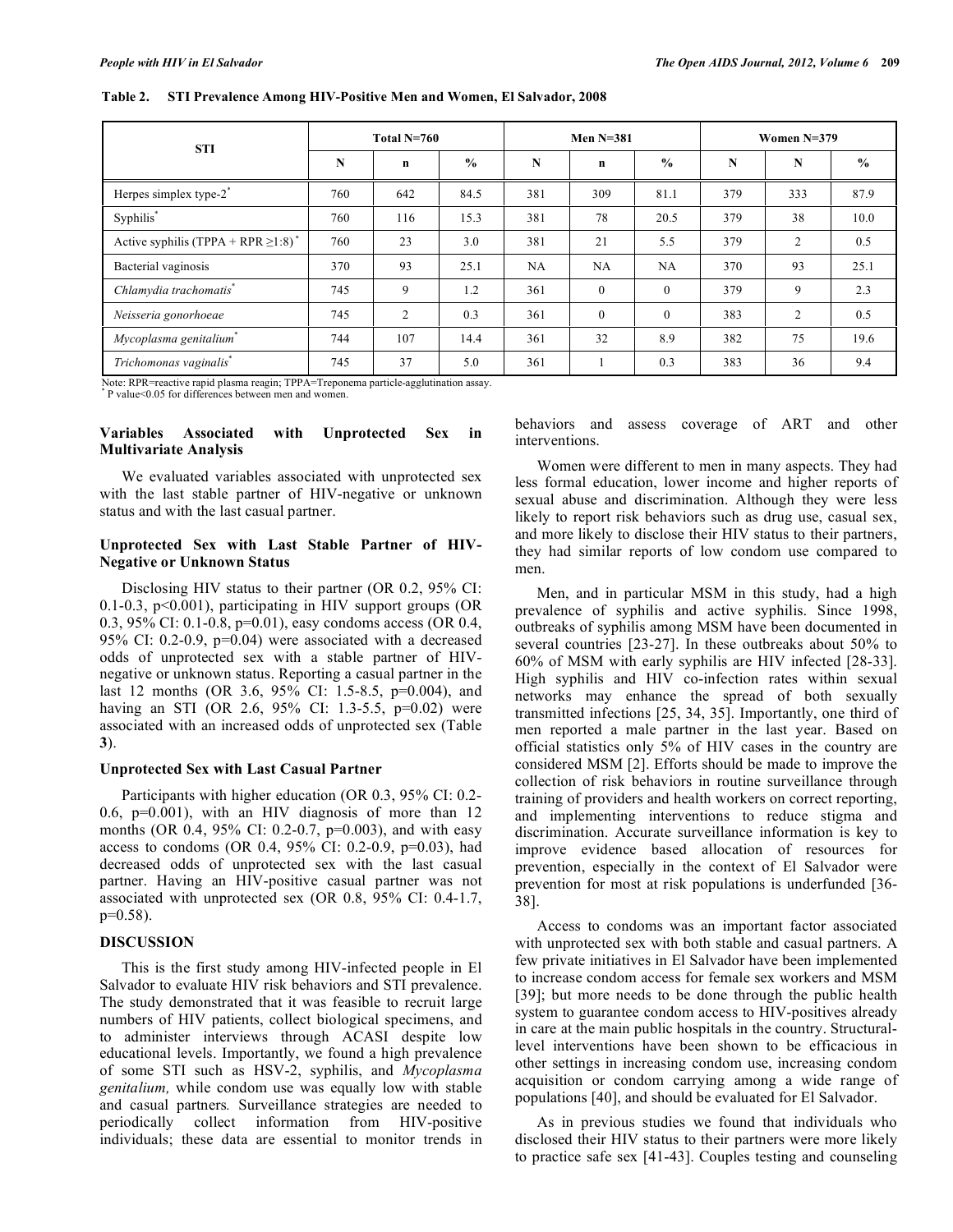**Table 3. Variables Associated with Unprotected Sex with Last Stable and Casual Partners in Bivariate and Multivariate Analysis Among Men and Women Living with HIV, El Salvador 2008** 

|                                     | <b>Unprotected Sex with Last Stable Partner of</b><br>HIV-Negative or Unknown Status N=518 |                           |                                |                             |               | <b>Unprotected Sex with Last</b><br><b>Casual Partner N=270</b> |                                |                             |  |  |  |
|-------------------------------------|--------------------------------------------------------------------------------------------|---------------------------|--------------------------------|-----------------------------|---------------|-----------------------------------------------------------------|--------------------------------|-----------------------------|--|--|--|
|                                     | $\frac{0}{0}$                                                                              | Unadjusted<br>OR (95% CI) | <b>Adjusted</b><br>OR (95% CI) | <b>ADJUSTED</b><br>p-Values | $\frac{0}{0}$ | Unadjusted<br>OR (95% CI)                                       | <b>Adjusted</b><br>OR (95% CI) | <b>Adjusted</b><br>p-Values |  |  |  |
| Education                           |                                                                                            |                           |                                |                             |               |                                                                 |                                |                             |  |  |  |
| $\leq$ Primary School               |                                                                                            |                           |                                |                             | 43.3          | 1.0                                                             | 1.0                            | 0.001                       |  |  |  |
| Secondary or more                   |                                                                                            |                           |                                |                             | 19.6          | $0.3(0.2-0.6)$                                                  | $0.3(0.2-0.6)$                 |                             |  |  |  |
| Disclosure of HIV to partner        |                                                                                            |                           |                                |                             |               |                                                                 |                                |                             |  |  |  |
| No                                  | 28.9                                                                                       | 1.0                       | 1.0                            | < 0.001                     | 31.2          | 1.0                                                             |                                |                             |  |  |  |
| Yes                                 | 7.9                                                                                        | $0.2(0.1-0.4)$            | $0.2(0.1-0.3)$                 |                             | 25.4          | $0.7(0.4-1.4)$                                                  |                                |                             |  |  |  |
| Casual partner                      |                                                                                            |                           |                                |                             |               |                                                                 |                                |                             |  |  |  |
| N <sub>0</sub>                      | 11.1                                                                                       | 1.0                       | 1.0                            | 0.004                       |               |                                                                 |                                |                             |  |  |  |
| Yes                                 | 24.5                                                                                       | $2.6(1.3-5.3)$            | $3.6(1.5-8.5)$                 |                             |               |                                                                 |                                |                             |  |  |  |
| Time since HIV diagnosis            |                                                                                            |                           |                                |                             |               |                                                                 |                                |                             |  |  |  |
| $\leq$ 12 months                    |                                                                                            |                           |                                |                             | 41.5          | 1.0                                                             | 1.0                            | 0.003                       |  |  |  |
| $>12$ months                        |                                                                                            |                           |                                |                             | 24.5          | $0.5(0.3-0.8)$                                                  | $0.4(0.2-0.7)$                 |                             |  |  |  |
| Participation in HIV support groups |                                                                                            |                           |                                |                             |               |                                                                 |                                |                             |  |  |  |
| No                                  | 16.1                                                                                       | 1.0                       | 1.0                            | 0.01                        | 28.0          | 1.0                                                             |                                |                             |  |  |  |
| Yes                                 | 4.8                                                                                        | $0.3(0.1-0.6)$            | $0.3(0.1-0.8)$                 |                             | 30.9          | $1.1(0.6-2.0)$                                                  |                                |                             |  |  |  |
| Condom access                       |                                                                                            |                           |                                |                             |               |                                                                 |                                |                             |  |  |  |
| Difficult                           | 22.7                                                                                       | 1.0                       | 1.0                            | 0.04                        | 50.0          | 1.0                                                             | 1.0                            | 0.03                        |  |  |  |
| Easy                                | 9.4                                                                                        | $0.4(0.2-0.6)$            | $0.4(0.2-0.9)$                 |                             | 25.0          | $0.3(0.2-0.7)$                                                  | $0.4(0.2-0.9)$                 |                             |  |  |  |
| <b>STI</b>                          |                                                                                            |                           |                                |                             |               |                                                                 |                                |                             |  |  |  |
| No                                  | 10.0                                                                                       | 1.0                       | 1.0                            | 0.02                        | 28.5          | 1.0                                                             |                                |                             |  |  |  |
| Yes                                 | 23.7                                                                                       | $2.8(1.6-5.0)$            | $2.6(1.3-5.5)$                 |                             | 32.5          | $1.2(0.6-2.5)$                                                  |                                |                             |  |  |  |

Note: STI= sexually transmitted infections, CI= confidence intervals, OR= odds ratios. Models were adjusted for sex and study site. Variables considered for the multivariate model for unprotected sex with last stable partner of HIV-negative or unknown status were: disclosure of HIV status to partner, time since HIV diagnosis, alcohol use, participation in HIV support groups, condom access, having a casual partner and STI. Variables considered for the multivariate model for unprotected sex with last casual partner were: education, time since HIV diagnosis, condom access, and forced sex.

might be an appropriate strategy to increase disclosure and also identify more HIV-positive individuals in order to link them to care and prevention. We also found that support groups are playing a positive role on prevention of high risk behaviors, and might be effective in supporting behavioral change including HIV disclosure, reduction of casual sex and increased condom use. People who were aware they were HIV infected for more than one year had safer practices with casual partners, which may indicate that changes in behavior with knowledge of HIV status might be improved over time, as in other settings [41].

 This study had several limitations. The design of the study was cross-sectional, therefore causality could not be established. Our findings are based on self reported behavior that could therefore be biased. The use of ACASI may lead to an increased, but not necessarily complete, reporting of stigmatized behaviors. Since recruitment took place in public hospitals, the study may not be representative of all HIVpositive individuals in El Salvador. However, the vast majority of HIV-positive patients in care (>90%) are seen in government facilities. We included the major hospitals

providing care to HIV-positives and we believe the results provide a good overview of the situation for HIV-positive individuals in care in the country. Our analysis was limited to the most recent stable and casual partner. We did not perform formal network analysis and out findings are not generalizable to participants' networks or to the HIVpositive population in El Salvador.

 In conclusion, there is a pressing need to strengthen positive prevention interventions in El Salvador. Interventions that have been shown to be effective among HIV-positives are those integrating theory-based prevention within routine medical care and services, addressing aspects of mental health and antiretroviral therapy adherence in addition to HIV-risk behavior and providing HIV-positive individuals with the necessary skills for successful risk reduction [44, 45]. Given that the potential of an intervention delivered to an HIV-positive person may prevent multiple HIV infections prevention with HIV-positives offers a unique opportunity for significantly reducing HIV transmission. To cast the widest possible net, interventions should include early identification of HIV-positives through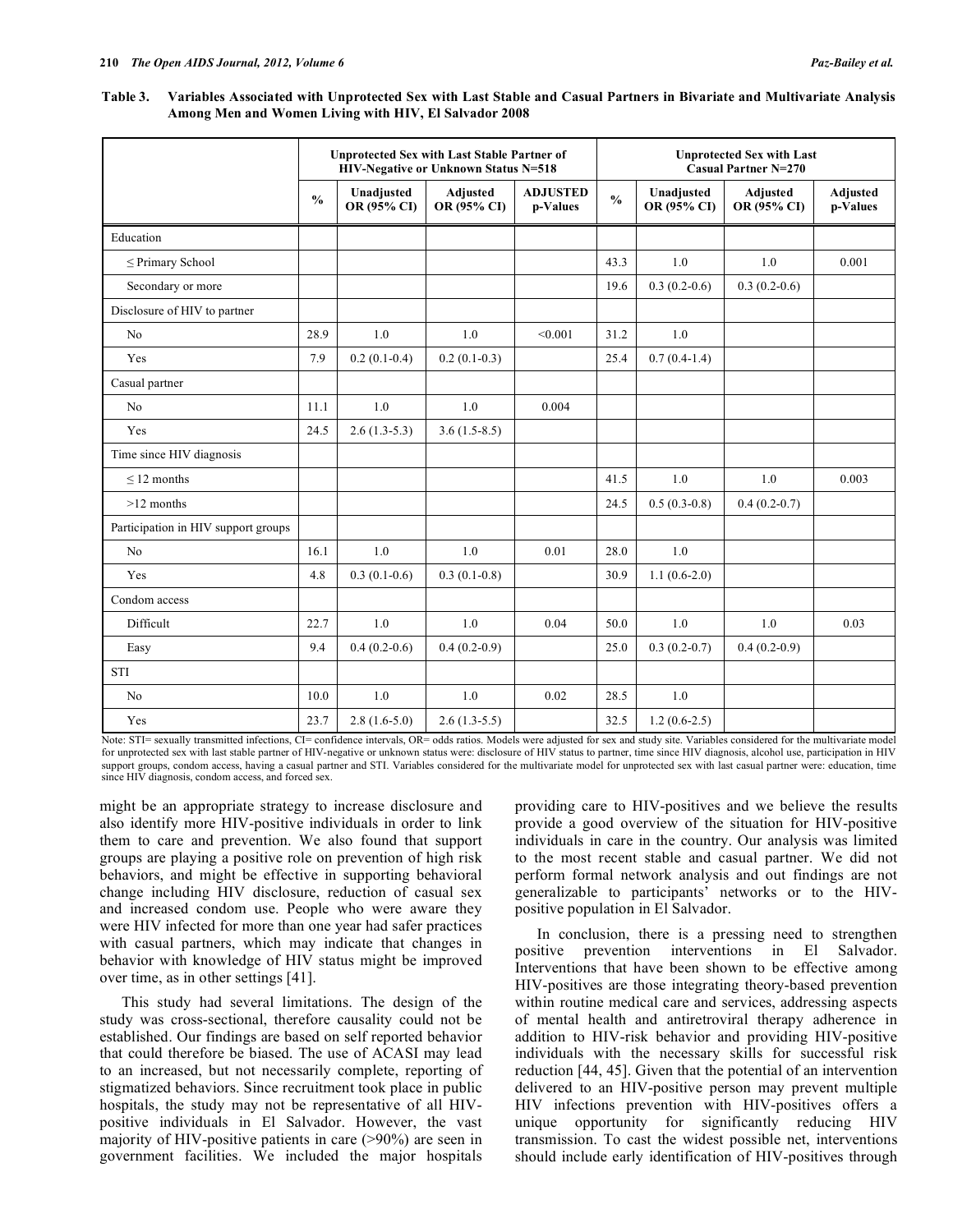broad-based HIV testing initiatives especially within high risk populations.

### **ACKNOWLEDGEMENTS**

 We would like to express our gratitude to the Ministry of Health of El Salvador for leading this study and providing permission to use government health facilities. We would especially like to thank the staff at the participating hospitals and the study participants who made this survey possible. We have furthermore to thank Ron Ballard and Lisa Steele for providing quality control for laboratory testing at the Centers for Disease Control and Prevention STD Laboratory and providing technical advice. Our appreciation to Licenciada Nelly Arguera from the National Laboratory of the Ministry of Health in El Salvador for processing all serological tests and Juan Castillo from de Gorgas Memorial Institute for Health Studies in Panama City for processing the PCR tests. Thanks to doctors Julio Armero, Guillermo Garay, Rodrigo Siman and Elizabeth Rodriguez for their contribution to the protocol and valuable support during data collection.

 This work was supported by Tephinet Inc. through a cooperative agreement (#6D43GH000014-05) from the United States Centers for Disease Control and Prevention. Funding was also provided by the United States Agency for International Development, the Ministry of Health of El Salvador, the World Bank and the Network for Research and Training in Tropical Diseases in Central America (*NeTropica*) under the project No 06-R-2010.

## **DISCLAIMER**

 The findings and conclusions in this paper are those of the authors and do not necessarily represent those of the Centers for Disease Control and Prevention or the World Health Organization.

## **CONFLICT OF INTEREST**

 The authors confirm that this article content has no conflicts of interest.

#### **REFERENCES**

- [1] Joint United Nations Program on HIV/AIDS (UNAIDS). AIDS Epidemic Update: December 2008. Geneva, Switzerland: UNAIDS, 2008. Report No.: UNAIDS/06.29E.
- [2] Ministerio de Salud Publica y Asistencia Social (MSPAS). Situacion de VIH/SDA en El Salvador. San Salvador, El Salvador: Ministerio de Salud de El Salvador 2008.
- [3] Creswell J, Armero J, Rosental J, Monterroso E. Using Lot Quality Assurance to Evaluate Sub-Notification of HIV/AIDS in El Salvador. San Salvador, El Salvador: de; Valle University of Guatemala and Ministry of Health, El Salvador 2006.
- [4] Centers for Disease Control and Prevention (CDC). High-risk sexual behavior by HIV-positive men who have sex with men--16 sites, United States, 2000-2002. MMWR Morb Mortal Wkly Rep 2004; 53(38): 891-94.
- [5] Marks G, Crepaz N, Senterfitt JW, Janssen RS. Meta-analysis of high-risk sexual behavior in persons aware and unaware they are infected with HIV in the United States: implications for HIV prevention programs. J Acquir Immune Defic Syndr 2005; 39(4): 446-53.
- [6] Kalichman SC, Kelly JA, Rompa D. Continued high-risk sex among HIV seropositive gay and bisexual men seeking HIV prevention services. Health Psychol 1997; 16(4): 369-73.
- [7] Wohl AR, Johnson DF, Lu S, Frye D, Bunch G, Simon PA. Recent increase in high-risk sexual behaviors among sexually active men

who have sex with men living with AIDS in Los Angeles County. J Acquir Immune Defic Syndr 2004; 35(2): 209-11.

- [8] McGowan JP, Shah SS, Ganea CE, *et al*. Risk behavior for transmission of human immunodeficiency virus (HIV) among HIVseropositive individuals in an urban setting. Clin Infect Dis 2004; 38(1): 122-7.
- [9] Bouhnik AD, Preau M, Lert F, *et al*. Unsafe sex in regular partnerships among heterosexual persons living with HIV: evidence from a large representative sample of individuals attending outpatients services in France (ANRS-EN12-VESPA Study). AIDS 2007; 21(Suppl 1): S57-62.
- [10] Moatti JP, Prudhomme J, Traore DC, Juillet-Amari A, Akribi HA, Msellati P. Access to antiretroviral treatment and sexual behaviours of HIV-infected patients aware of their serostatus in Cote d'Ivoire. AIDS 2003; 17(Suppl 3): S69-77.
- [11] Wolf K, Young J, Rickenbach M, *et al*. Prevalence of unsafe sexual behavior among HIV-infected individuals: the Swiss HIV Cohort Study. J Acquir Immun Defic Syndr 2003; 33(4): 494-9.
- [12] Guimarães M, Grinsztejn B, Chin-Hong P, *et al*. Behavior surveillance: prevalence and factors associated with high-risk sexual behavior among HIV-infected men in Brazil in the post-HAART era. AIDS Behav 2008; 12(5): 741-47.
- [13] Kalichman SC. Psychological and social correlates of high-risk sexual behaviour among men and women living with HIV/AIDS. AIDS Care 1999; 11(4): 415-27.
- [14] Moatti J, Prudhomme J, Traore D, *et al*. Access to antiretroviral treatment and sexual behaviours of HIV-infected patients aware of their serostatus in Cote d'Ivoire. AIDS 2003; 17: S69.
- [15] Crepaz N, Lyles CM, Wolitski RJ, *et al*. Do prevention interventions reduce HIV risk behaviours among people living with HIV? A meta-analytic review of controlled trials. AIDS 2006; 20(2): 143-57.
- [16] Cohen MS, Chen YQ, McCauley M, *et al*. Prevention of HIV-1 Infection with Early Antiretroviral Therapy. N Engl J Med 2011; 365(6): 493-505.
- [17] Hammer SM. Antiretroviral Treatment as Prevention. New Engl J Med 2011; 365(6): 561-2.
- [18] World Health Organization (WHO). Essential prevention and care interventions for adults and adolescents living with HIV in resource-limited settings. Geneva, Switzerland 2008.
- [19] Valverde EE, Cassetti I, Metsch LR, *et al*. Sex risk practices among HIV-positive individuals in Buenos Aires, Argentina. AIDS Patient Care STDS 2009; 23(7): 551-6.
- [20] Global Fund. Country Grant Portfolio: El Salvador. Geneva, Switzerland 2011 [cited July 7, 2011].
- [21] Family Health International. Behavioral surveillance surveys (BSS) guidelines for repeated behavioral surveys in populations at risk for HIV. Arlington, VA: FHI 2000.
- [22] Joint United Nations Programme on HIV/AIDS. Monitoring the Declaration of Commitment on HIV/AIDS, Guidelines on Construction of Core Indicators; 2010 Reporting. Geneva: UNAIDS 2009.
- [23] Buchacz K, Greenberg A, Onorato I, Janssen R. Syphilis epidemics and human immunodeficiency virus (HIV) incidence among men who have sex with men in the United States: implications for HIV prevention. Sex Transm Dis 2005; 32(Suppl 10): S73-9.
- [24] Jakopanec I, Grjibovski AM, Nilsen O, Aavitsland P. Syphilis epidemiology in Norway, 1992-2008: resurgence among men who have sex with men. BMC Infect Dis 2010; 10(1): 105.
- [25] Paz-Bailey G, Meyers A, Blank S, *et al*. A case-control study of syphilis among men who have sex with men in New York City: association With HIV infection. Sex Transm Dis 2004; 31(10): 581-7.
- [26] Sullivan PS, Hamouda O, Delpech V, *et al*. Reemergence of the HIV epidemic among men who have sex with men in North America, Western Europe, and Australia, 1996-2005. Ann Epidemiol 2009; 19(6): 423-31.
- [27] Tabet S, Sanchez J, Lama J, *et al*. HIV, syphilis and heterosexual bridging among Peruvian men who have sex with men. AIDS 2002; 16(9): 1271-7.
- [28] CDC. Primary and secondary syphilis among men who have sex with men--New York City, 2001. MMWR Morb Mortal Wkly Rep 2002; 51(38): 853-6.
- [29] CDC. Outbreak of syphilis among men who have sex with men-- Southern California, 2000. MMWR Morb Mortal Wkly Rep 2001; 50(7): 117-20.